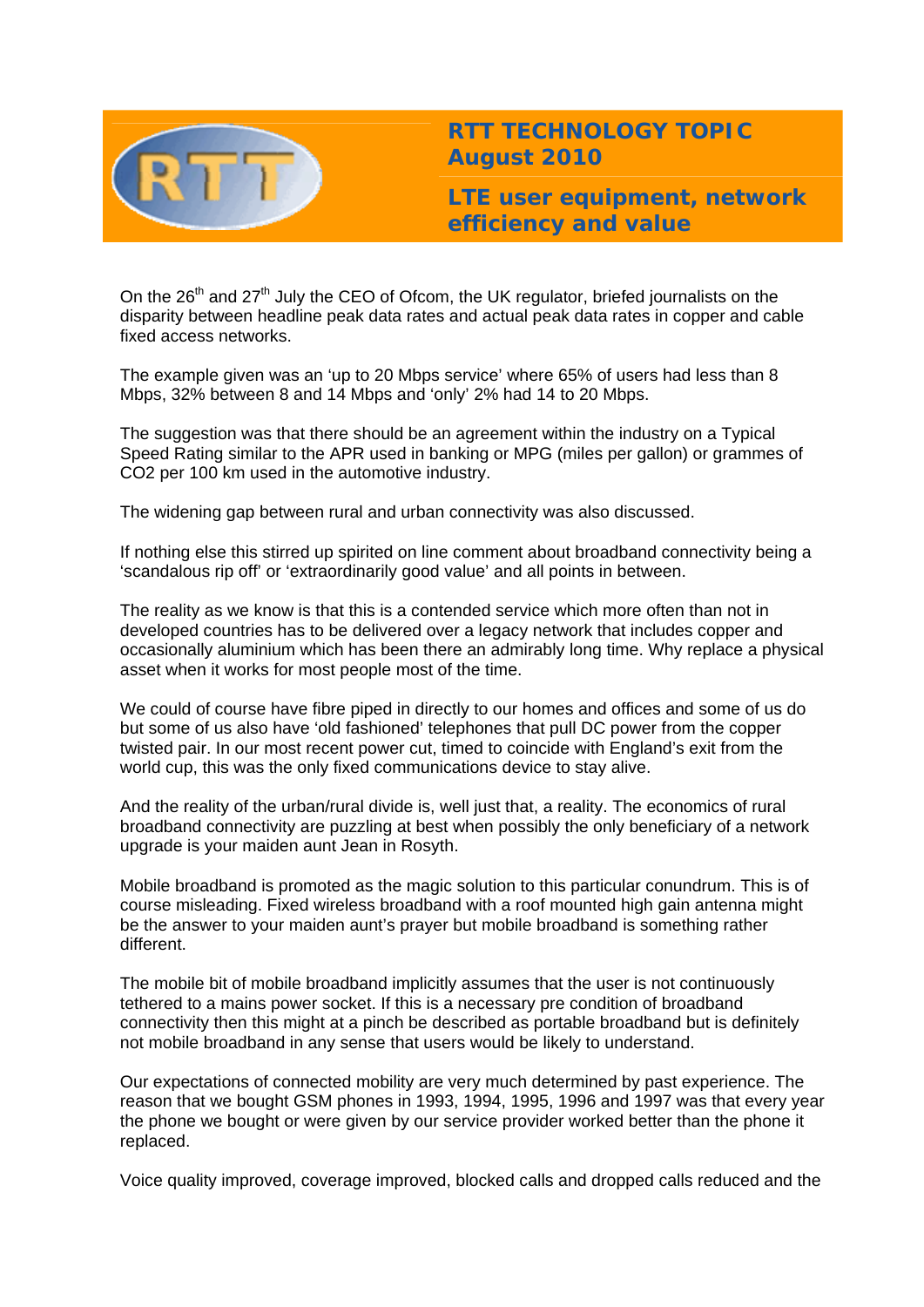phones delivered an apparently miraculous talk time and stand by time from a remarkably small battery. The devices were also smaller, lighter and cheaper. A year on year cost reduction of at least 15% became both an expectation and realisable objective.

The performance gain was due to a combination of factors. Network density increased and network build outs started to be dimensioned for capacity rather than coverage which meant that phones generally were operating at a fraction of their maximum transmit power. Base station sensitivity and selectivity also improved. Touch screen high resolution colour displays had not been invented so that helped as well.

The other factor that helped deliver a year on year improvement in the user experience was an improvement in handset RF performance, of the order of 1dB or so per year. This was a function of market volume and engineering effort that was focussed **equally** on cost and performance engineering. As market volume increased it was possible to tighten RF component production tolerances and still achieve good manufacturing yield. Voice codecs improved as well.

Ten years on and tracking 3G user equipment performance between 2002 and 2007 it is reasonable to argue that although headline peak data rates have improved, other metrics such as user data duty cycle have either stayed the same or worsened on a year to year basis.

Partly this is due to a shift to user equipment with high resolution colour displays, partly this is due to the update and signalling load that smart phones impose on the network but partly it is also due to a lack of significant improvement in user equipment RF and baseband efficiency. A need to support additional bands has further compromised RF performance.

This can be relatively easily explained but not necessarily excused. An opportunistic spectral auction system designed to exploit short term investment sentiment resulted in over priced unharmonised spectrum which in turn imposed severe cost pressures on all of the industry supply chain.

One result of this has been an inevitable and understandable concentration on user equipment cost engineering that has included aggressive cost engineering of the RF front end and a reluctance to implement advanced receiver base band algorithmic innovation on the basis that additional clock cycles and memory add cost.

Note that an improved front end delivers better sensitivity and selectivity, an improved back end delivers performance gains in other areas, for example on channel interference cancellation. Both are needed and are complementary to one another.

The assumption has been that as long as user equipment just about meets the conformance standard then that's good enough. Very few operators do comparative testing now as the number of products that would need to be tested and their short life span would make this uneconomic. Vendors self certify so there is little competitive advantage to be realised in adding cost to improve performance.

Mediocre user equipment performance tends not to be noticed in new network roll outs where the noise floors are initially relatively low. Additionally established networks dimensioned to deliver capacity generally have plenty of link budget to accommodate relatively deaf user devices though this will not be generally true in future efficiently loaded mobile broadband networks.

You could argue that mediocre is too harsh a term for a device that meets a conformance specification.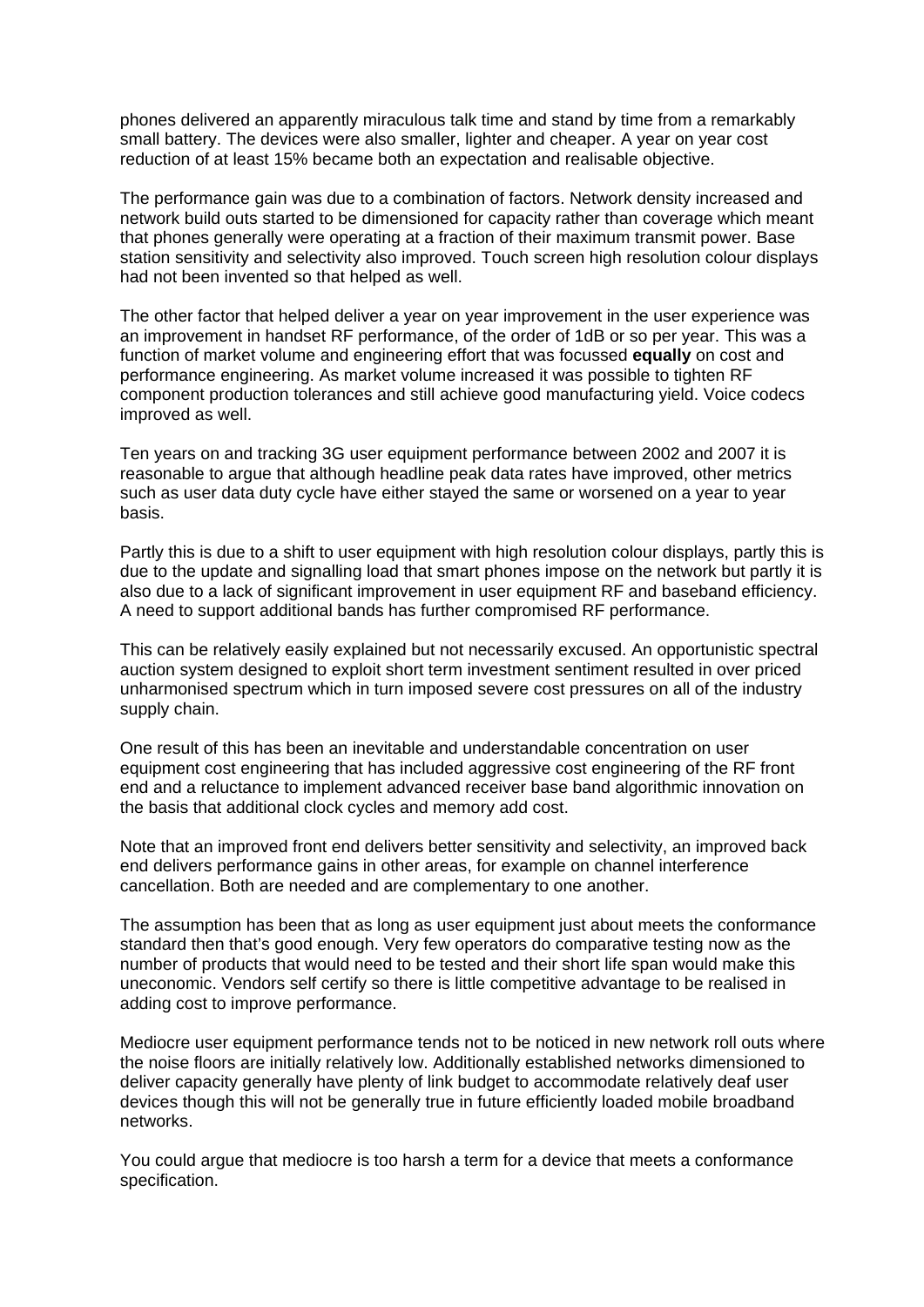However conformance specifications are set so that user devices can be manufactured and shipped from day one of a network going live. (This November for LTE in the US market).

Operators have a legitimate right to expect that user equipment performance should improve with volume and technology maturation on a year by year basis at least up to the point where processing gain and noise performance are close to theoretical limits but this will only happen if there is sufficient incentive to make it happen.

This can be either negative or positive. A negative though effective incentive would be to reintroduce more comprehensive comparative testing as part of the operator range and vendor selection process. In theory the vendor with the largest market volume should be in the best position to cost and performance optimize user equipment so the largest vendor by volume should theoretically have a competitive advantage. If this is not the case it would suggest that that vendor is not efficiently leveraging volume advantage into performance gain.

The positive incentive from a user equipment vendor perspective would be for operators to accept a small increase in the RF and base band BOM.

This would only make financial sense if it could be shown that a small increase in the RF and baseband BOM could be shown to achieve a relatively large gain in user equipment efficiency which in turn could be translated into a net gain in terms of network efficiency and value. Such a shift would also need to make sense to all parts of the industry value chain.

Superficially this seems unlikely. If a dollar was added to the cost of every phone manufactured then the added cost would amount to one billion dollars per year which amounts to a substantial amount of network hardware and software investment.

The decoupling of user equipment and infrastructure development, manufacturing and sales at vendor level means that additional margin in user equipment would not balance decreased revenues in infrastructure hardware and software shipments.

However at this point it is worth considering the equation from the self interest perspective of each part of the industry supply chain

Stating with the end user it is fair to say that any or all of us buy new devices for a combination of emotional and practical reasons but justify the purchase on the basis that the product works better on every metric that matters when compared with the product being replaced.

In mobile broadband it could be argued that the user experience is dominated by how fast applications run and how long the device survives between recharge cycles.

A counter argument is that users seem willing to buy devices that have at best variable connectivity but this cannot be a sustainable basis for building customer loyalty and satisfaction.

A user device with poor and or inconsistent connectivity that is the consequence of poor sensitivity and selectivity in the user device will load a network with unnecessary coding and signal overhead. This means that the user is more expensive to support both directly in terms of radio and power bandwidth consumed and indirectly by degrading the service of all other users in the cell – an opportunity cost. These devices will be particularly problematic at the edge of cell but a nuisance wherever they are. The user's battery will also go flat faster.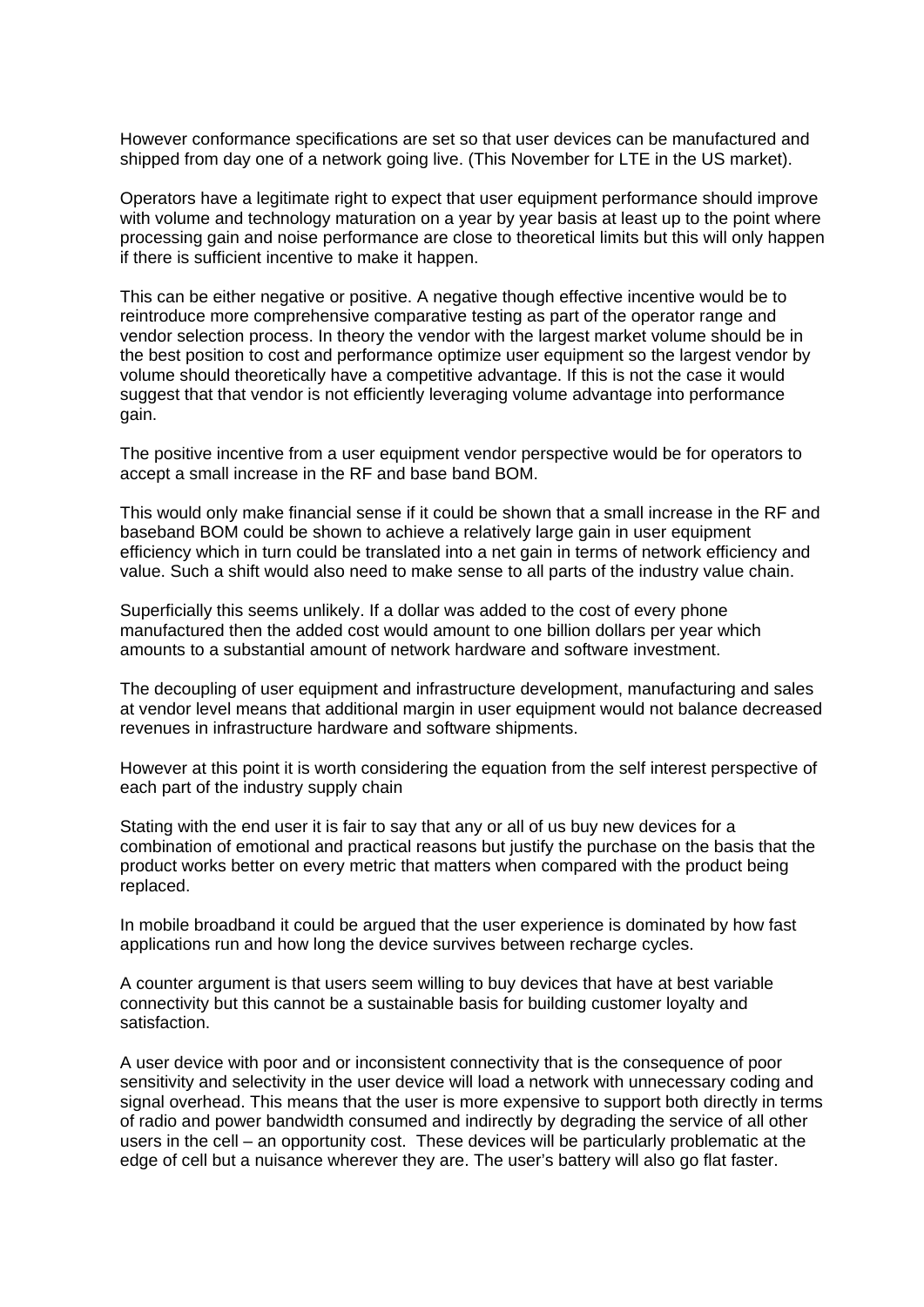If cell capacity is constrained by these devices then session set up failure rates will increase and session completion rates will decrease to the point where product return costs and churn costs become significant. A user will naturally blame a network for poor performance rather than the device which he/she has been responsible for choosing on the basis of aesthetic appeal and assumed functional efficiency.

Turning this in to a positive narrative, a small increase in RF and baseband performance can be shown to realise a large increase in network scheduling efficiency.

Scheduling algorithms are network vendor specific and are an important competitive differentiator. Their job is to improve radio bandwidth utilisation on a bit per hertz basis.

However a well executed scheduling algorithm should and can also deliver a power budget gain at user level measured in terms of watt hours per megabyte or joules per bit. It therefore adds user value. It also saves energy cost at the node B which is an added benefit.

For the sake of simplicity scheduling gain can be divided in to micro scheduling gain and macro scheduling gain.

Micro scheduling gain is achieved by scheduling resource blocks on the basis of the quality of available bandwidth at any time across a group of users set against the quality of service required by each served user.

Improving user equipment RF and baseband performance can be shown to be directly linked to the amount of scheduling gain that can be achieved. Intriguingly it is probably a non linear relationship

Macro scheduling gain is our old friend the handover algorithm suitably updated and given a fresh new name

Macro scheduling gain takes over at the point where micro scheduling stops working. This is classically in an edge of cell situation where there is a direct conflict between what the applications in the user device are asking for and what the network can afford to deliver.

A handover within the network is a partial solution but consider that in most markets even with operator consolidation there are many geographic areas where operator base stations are not co sited.

In a mobile broadband network there will be many instances where the direct and indirect (opportunity) cost of serving an edge of cell user is greater than the session value realised from that user.

If the user is close to another operator's cell site the cost of delivery will be lower if the session is supported from that cell and the saving in opportunity cost will be greater than any reduction in session margin (the cost of sharing the session value with the competitive network.) Operator EBITDA for both operators will be improved, the user's power drain will be lower and his/her applications will run faster. User value as a consequence will be greater.

However this implies a need for band flexibility. The problem is that every new band added in to user equipment degrades the RF performance of the device.

There is therefore a need to both improve RF and baseband performance on a year on year basis and support extended band flexibility.

This is challenging but not impossible and can be shown to be fiscally worthwhile for all parts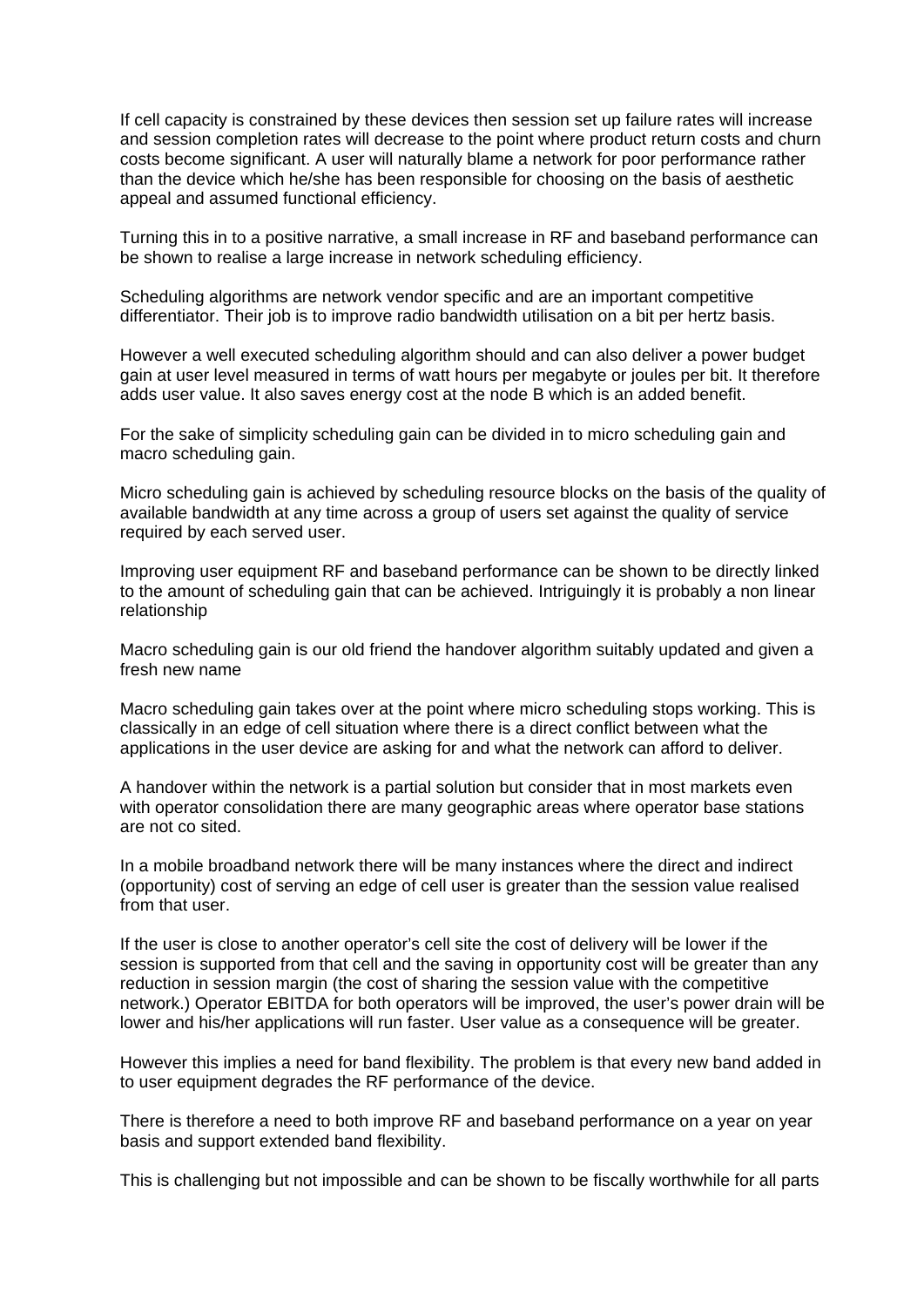of the industry supply chain. The cost of supporting extended multi band capability for example can be at least partially off set by inventory management savings.

Network loading in cellular and mobile broadband networks is presently increasing at a faster rate than network income. The effect of this can be off set by improving network efficiency and or increasing income on a subscriber per bit delivered basis.

The efficiency of the user's equipment is a key part of this gain equation.

## **A new study from RTT**

**LTE User Equipment RF and Baseband performance, network efficiency and value A collaborative mobile broadband industry technical and commercial study**  Not entirely coincidentally this topic is covered in substantial detail in a new study authored by RTT and sponsored by **[Peregrine Semi Conductor](http://www.peregrine-semi.com/)** and **[Ethertronics](http://www.ethertronics.com/)**. Research study partners include **[IWPC](http://www.iwpc.org/)** and the **[National MicroElectronics Institute](http://www.nmi.org.uk/).**

The market, business and economic modelling in the study has been done in association with **[The Mobile World](http://www.themobileworld.com/)** with technical inputs from over thirty vendors including RF component suppliers, baseband vendors, infrastructure vendors and the operator and user community.

The study analyses the impact of LTE user equipment performance on user value and operator EBITDA and the related fiscal benefits that accrue to LTE infrastructure hardware and software vendors, LTE user equipment developers and manufacturers and their supply chain including component vendors and algorithmic design teams.

As far as we know it is the first time these relationships have been modelled in this level of detail at least in the public domain.

The study will be available to download in early September but if you would like to contribute or discuss the study outputs prior to publication please contact **[geoff@rttonline.com](mailto:geoff@rttonline.com)**

Additional sponsorship would also be welcome and would support additional modelling and a broader distribution of the study to interested parties.

The study validates that a move to LTE if coupled with investment in band flexibility and year on year user equipment efficiency improvement yields sufficient radio access network efficiency gain and incremental user value to provide an acceptable return on present and future spectral and network investment.

### **Makingtelecomswork.com**

An additional level of detail on the study and related topics can be accessed via the **[Resources section](http://www.makingtelecomswork.com/resources.html)** of our linked web site **[www.makingtelecomswork.com](http://www.makingtelecomswork.com/)**

**[www.makingtelecomswork.com](http://www.makingtelecomswork.com/)** provides a cost and time efficient way in which telecommunication engineers, product managers and policy makers can access **technical information and advice not readily available elsewhere in the public domain.** 

The web site also provides information on RTT workshops, **[Making Telecoms Work](http://www.makingtelecomswork.com/workshop_europe.html)  [Europe](http://www.makingtelecomswork.com/workshop_europe.html)**, **[Making Telecoms Work Asia](http://www.makingtelecomswork.com/workshop_asia.html)** and **[Making Telecoms Work in the US.](http://www.makingtelecomswork.com/workshop_usa.html)**

The workshops demonstrate how engineering issues can be practically resolved and how performance gains and cost savings can be achieved.

European work shops are held at the Science Museum in Kensington West London. **[Information on the next workshop is available here.](http://www.rttonline.com/documents/uhfbroadbanddesign.pdf)**